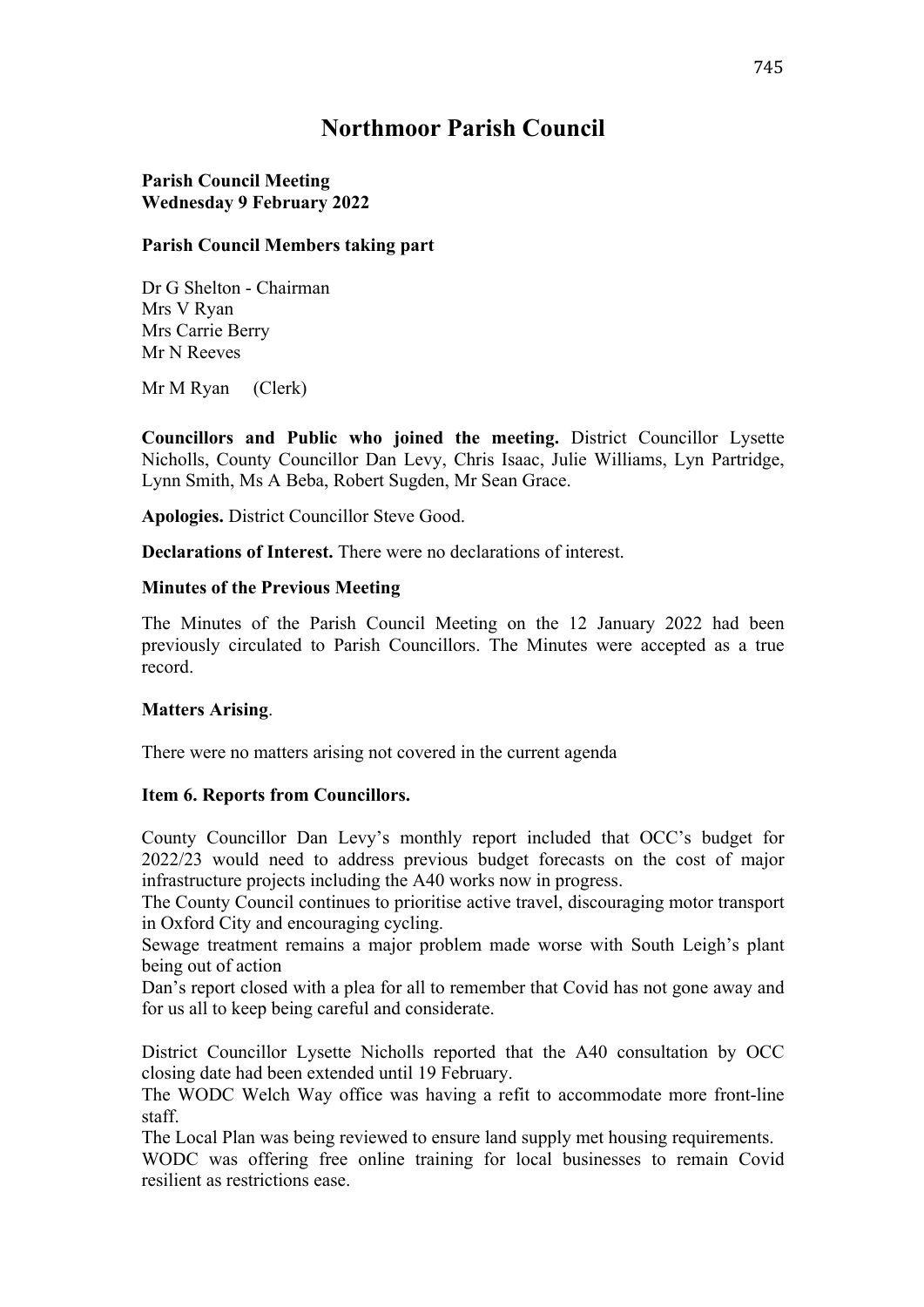Parish Councillor Carrie Berry reported that the survey structure had been largely completed and they were looking for funding.

Parish Councillor Neil Reeves expressed frustration that notices asking motorists to respect the fact that Northmoor's narrow roads are used by horse riders and pedestrians on the Standlake Road have been taken down by unknown persons.

Parish Councillor Maureen Sears said that she would like to see a painting competition on a Royal theme as part of Northmoor's celebration of the Queen's Platinum Jubilee.

There were already plans for a Church service, a Village history exhibition, and a BBQ on one day of the bank holiday.

Chairman Graham Shelton added that more work was need on the Jubilee celebrations and perhaps a meeting could be called.

Michael Ryan, Clerk, reported that in support of Councillor Reeves concern about road safety on the Standlake Road he had spoken to Scott Gillam, who maintains the grass in the playing field and outside the Church, whether it would be possible to cut back the undergrowth on the verge on the North side to provide a larger area for walkers to step off the road when vehicles are approaching. Scott said this would need a mechanical flail to start, but then could be maintained relatively easily. The Council approved this being investigated further.

The reduction in speed limits within villages from 30 mph to 20 mph was not the main problem in Northmoor. It was more the 40 and 60 mph that caused most concern.

The notice board at Bablockhythe was in a bad state of repair and needs replacing. Council approved this request.

The Clerk was concerned that the County Council's decision to only offer a vegan menu might have wider implications and was not in the interests of the farming community of Northmoor.

The Clerk expressed concern that the road works on the A40 might see very significant increase in traffic on the A415 and therefore on Moreton Lane.

**Item 6** Open item for Parishioners. There was no business for this item.

#### **Item 7. Finance**

The Council confirmed the payment of £112.50 for hire of the Village Hall during 2021.

#### **Item 8. Planning**.

**22/00230/HHD** Ms A. Beba, 3 Chapel Lane Single storey side/rear extensions. There were no objections to this application.

**22/00273.** Mr C Isaac, Chanonry, Church Road. Single Storey Extension. There were no objections to this application.